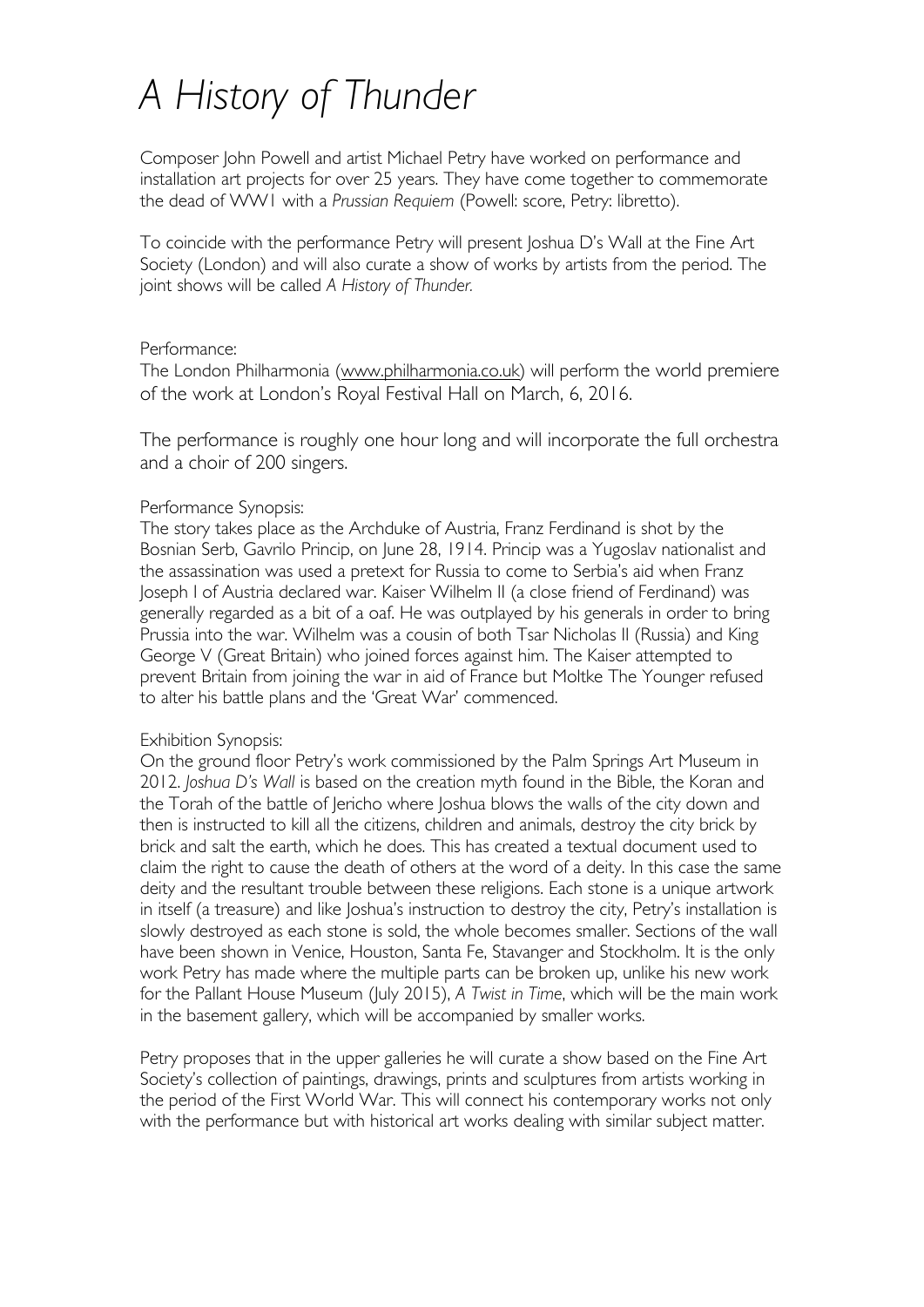## Performance Background



Helmuth Karl Bernhard von Moltke (1800/91) known as Moltke The Elder was Chief of Staff in the Prussian Army (1857/88) making it into the most well functioning modern machine of war at the time (using railroad technology), defeating fellow German states, the Austrian Empire (1866) and the French (1870/1).



His nephew Moltke The Younger, Helmuth Johanes Ludwig von Moltke (1848/1916) subsequently held the post (under Kaiser Wilhelm II, the last Emperor of Germany) from 1906 to 1914 and it is this Moltke who drafted the battle formations (a variation of the Schlieffen plan) for what came to be known as World War I.



Helmuth James Graf von Moltke (1907/45) was a jurist and great grand nephew of Moltke The Elder. He was drafted into the Abwehr (the High Command) but was disgusted by the Nazi crimes and secretly worked against the state eventually being executed for treason.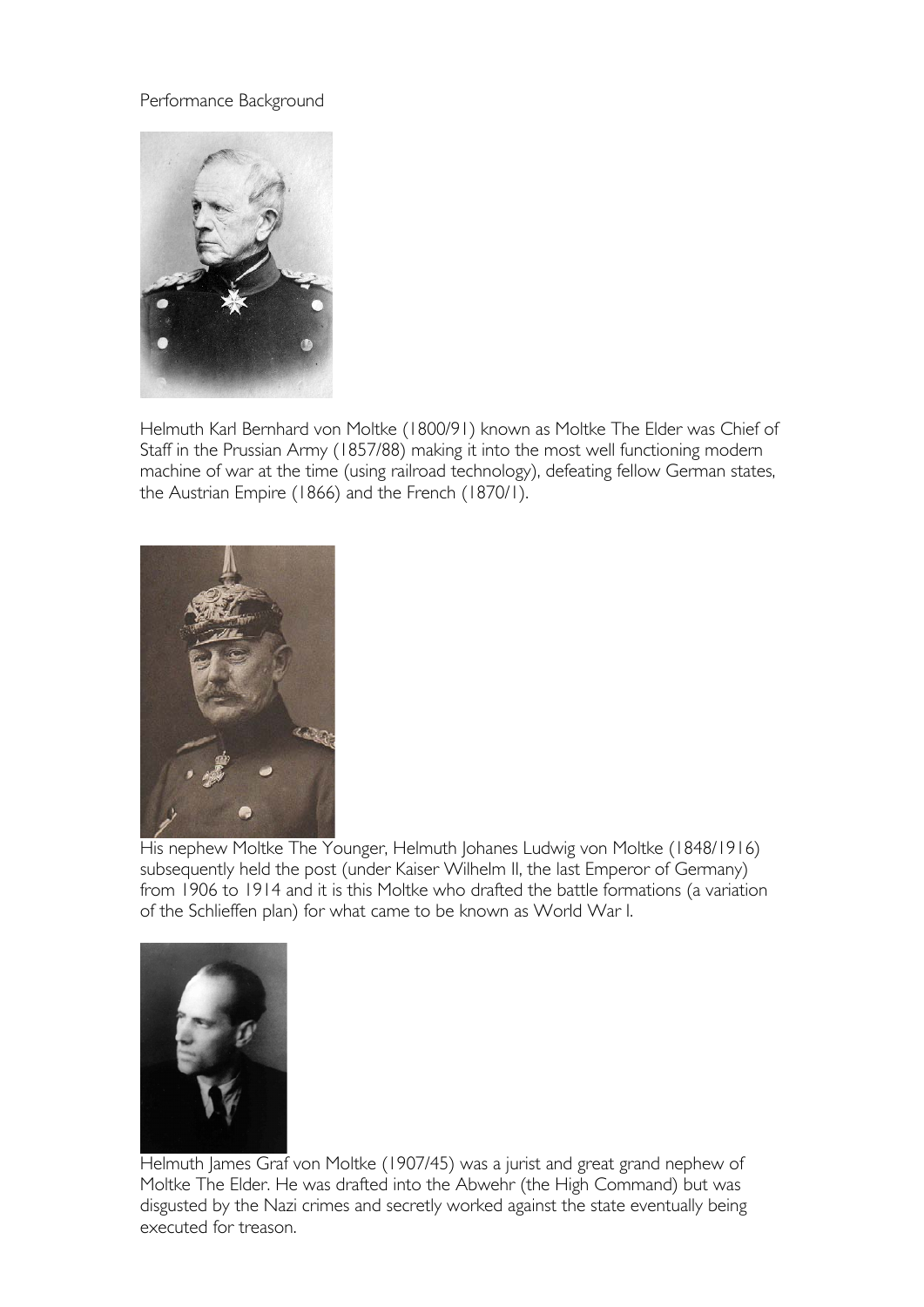Exhibition Background:



Room 1, Palm Springs Art Museum, *Joshua D's Wall* (floor) and *Golden Rain* (upper left)





*Joshua D's Wall*, Venice and individual stone